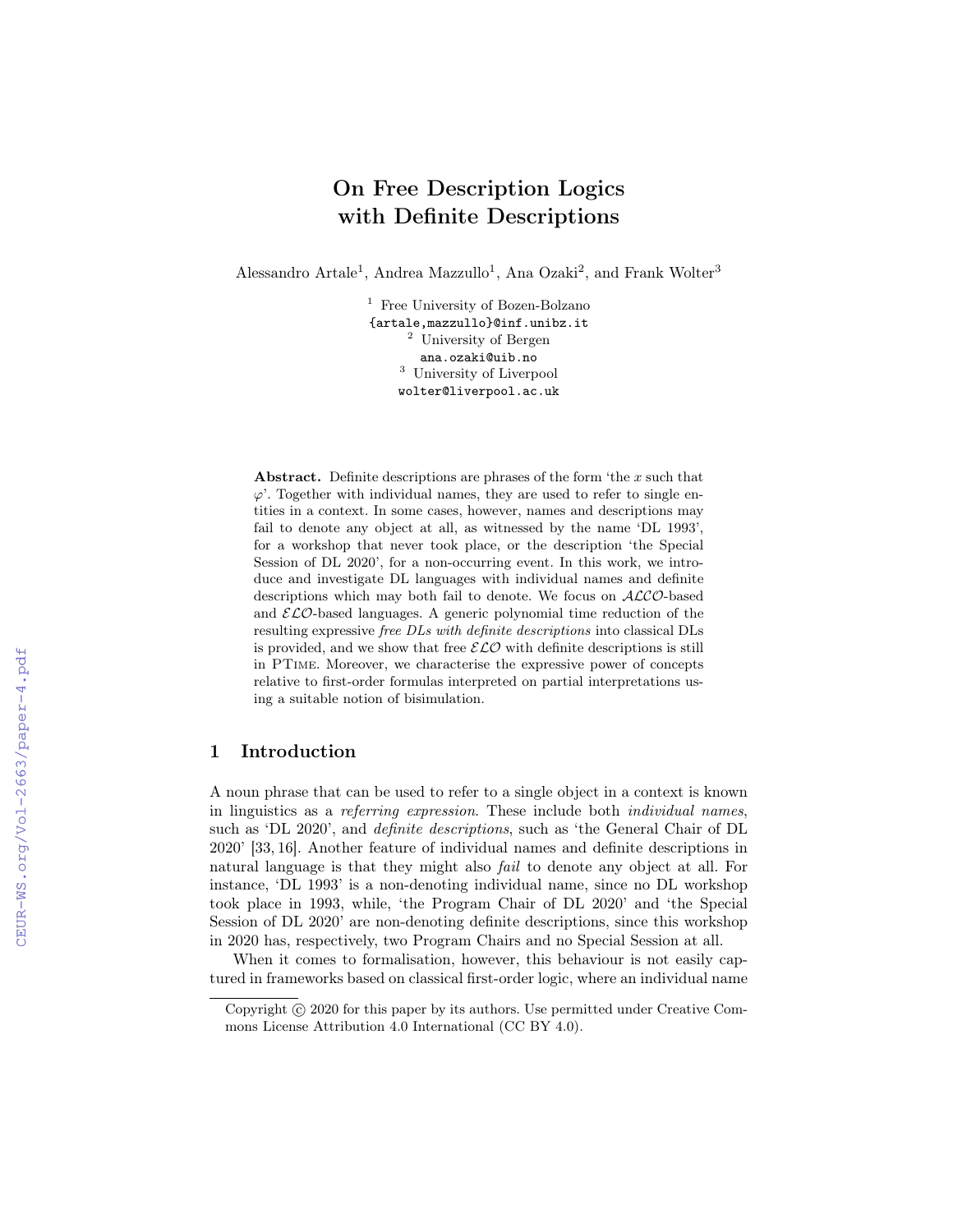is always assigned to an element of the domain by the interpretation function, and definite descriptions are not included among the terms of the language. An approach dating back to Russell [39] paraphrases sentences with definite descriptions in classical first-order logic by making their existence and uniqueness conditions explicit. Logics that allow instead for possibly non-denoting terms, either definite descriptions or individual names, are known as free logics in the literature, since their terms may lack existential import. Several syntactical and semantical options for free logics with definite descriptions have been proposed [11, 32].

In this work, we introduce and study a family of DL languages with both individual names and definite descriptions, that we call free DLs with definite descriptions, or free DLs, for short. Syntactically, these languages extend the classical ones with nominals of the form  $\{tC\}$ , where  $tC$  is a term standing for the definite description 'the object that is  $C'$  and  $C$  is a concept. We denote the resulting DLs with an upperscript  $\iota$ , focussing in particular on  $\mathcal{ALCO}^{\iota}$  and  $\mathcal{ELO}^{\iota}$ . Their semantics is based on *partial interpretations*, that generalise the classical ones by letting the interpretation function to be partial on individual names, meaning that only a *subset* of all the individual names has its elements assigned to objects of the domain. Moreover, the extension of  $\{tC\}$  in a partial interpretation coincides with that of the concept  $C$ , if  $C$  is interpreted as a singleton, and it is empty otherwise. This semantic choice respects the main tenets of Russell's paraphrase, while also preserving definite descriptions as terms.

One motivation behind the introduction of this family of languages is to add, at the modelling level, the flexibility of empty-valued individual names, as well as the possibility to single out elements of a domain via definite descriptions. These additional features can also be used in the context of query answering over DL knowledge bases. For example, the Boolean instance queries

>(dl93), ∃isProgramChairOf.{dl09}(ι∃isGeneralChairOf.{dl20}),

ask whether 'DL 1993' names anything at all, and whether the General Chair of DL 2020 was also a Program Chair of DL 2009, respectively. One can now retrieve not only individual names, but also definite descriptions as answers to queries. Moreover, nominals involving definite descriptions can be used to form concept inclusions with different satisfaction conditions. Consider for instance

∃organises.{dl20} v ∃reportsTo.{ι∃isGeneralChairOf.{dl20}},  $\{ \iota \exists$ isProgramChairOf. $\{$ dl20 $\}$  $\}$   $\sqsubseteq$   $\exists$ selects.Reviewer.

The former, stating that every organiser of DL 2020 reports to the General Chair of DL 2020, forces ∃isGeneralChairOf.{dl20} to have exactly one element in all its models satisfying ∃organises.{dl20}. The latter holds if, whenever there is exactly one Program Chair of DL 2020, that individual selects some Reviewer, but also in interpretations without, or with more than one, Program Chair of DL 2020.

On the technical side, we show that reasoning in free DLs with definite descriptions can be performed at no additional costs. For (extensions of)  $\mathcal{ALCO}^{\iota}$ ,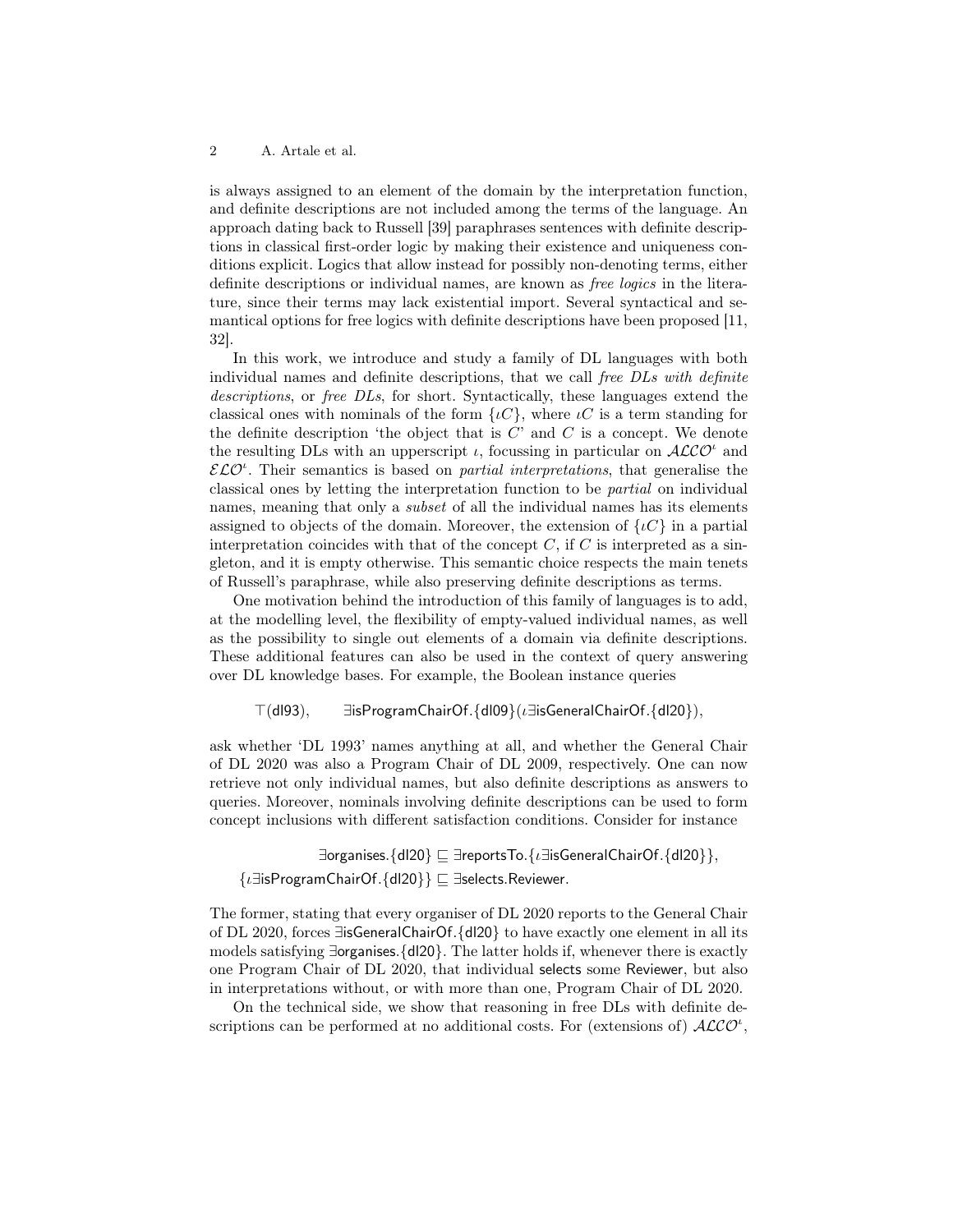we employ a reduction to languages covered by the OWL 2 standard, so that efficient off-the-shelf reasoners can be used. In particular, we prove that satisfiability in  $ALCO<sup>t</sup>$  can be polynomially reduced (via a translation that can be applied to other constructors as well) to  $ALCO<sub>u</sub>$ , i.e.,  $ALCO$  extended with the universal role. Moreover, we show that entailment in  $\mathcal{ELO}^{\iota}$  knowledge bases remains tractable, using a modified version of the algorithm for classical  $\mathcal{ELO}$ . Finally, we focus on  $\widehat{ALCO}^t$  expressive power, showing that its concepts can be characterised in terms of first-order formulas on partial interpretations that are invariant under a suitable notion of bisimulation. We conclude the paper with a discussion of related work and future directions.

# 2 Free Description Logics

We introduce basic notions for free DLs (with definite descriptions) by presenting the syntax and semantics of  $\mathcal{ALCO}^{\iota}$ , which we define as a free DL based on the classical DL  $ALCO$  [5], and other related languages.

#### 2.1 Syntax

Let  $N_C$ ,  $N_R$  and  $N_I$  be countably infinite and pairwise disjoint sets of *concept* names, role names, and individual names, respectively. The  $ALCO<sup>t</sup>$  terms and concepts are constructed by mutual induction as follows:

$$
\tau ::= a \mid \iota C, \qquad C ::= A \mid \neg C \mid (C \sqcap C) \mid \exists r.C \mid \{\tau\},
$$

with  $a \in \mathbb{N}_1$ ,  $A \in \mathbb{N}_\mathsf{C}$  and  $r \in \mathbb{N}_\mathsf{R}$ . A term of the form  $\iota C$  is called a *definite* description, and a concept  $\{\tau\}$  is called a *(term)* nominal. An  $ALCO<sup>t</sup>$  atom is either an  $ALCO<sup>t</sup>$  concept inclusion (CI) of the form  $C \subseteq D$  or an  $ALCO<sup>t</sup>$ assertion of the form  $A(\tau)$  or  $r(\tau_1, \tau_2)$ , where C, D are  $\mathcal{ALCO}^{\iota}$  concepts,  $A \in N_{\mathsf{C}}$ ,  $r \in N_R$ , and  $\tau$ ,  $\tau_1$ ,  $\tau_2$  are  $\mathcal{ALCO}^i$  terms. An *instance query* is either an assertion or an expression of the form  $C(\tau)$ , where C is an  $ALCO<sup>t</sup>$  concept and  $\tau$  is a term. We may omit ' $\mathcal{ALCO}^{\prime\prime}$  if this is clear from the context. Thus, a TBox 7 is a finite set of CIs, an *ABox A* is a finite set of assertions, and a knowledge base (KB)  $\mathcal K$  is a pair  $(\mathcal T, \mathcal A)$ . Although we are particularly interested in working with KBs, for the presentation of the results it is convenient to combine CIs and assertions into  $\mathcal{ALCO}^t$  formulas, defined as expressions of the form

$$
\varphi ::= \alpha \mid \neg \varphi \mid (\varphi \land \varphi),
$$

where  $\alpha$  is an atom. All the usual syntactic abbreviations and conventions are assumed. In particular, for concepts, we set  $\bot = A \sqcap \neg A$ ,  $\top = \neg \bot$ ,  $C \sqcup D = \bot$  $\neg(\neg C \sqcap \neg D)$ ,  $C \Rightarrow D = \neg C \sqcup D$ , and  $\forall r.C = \neg \exists r.\neg C$ , while a concept equivalence  $(CE)$   $C \equiv D$  abbreviates  $C \subseteq D, D \subseteq C$  (as a formula, it stands for the conjunction of the two). The *signature* of  $\varphi$ ,  $\Sigma_{\varphi}$ , is the set of all concept, role and individual names occurring in  $\varphi$ , while con( $\varphi$ ) is the set of all concepts occurring in  $\varphi$  (and similarly for concepts, TBoxes, ABoxes and KBs).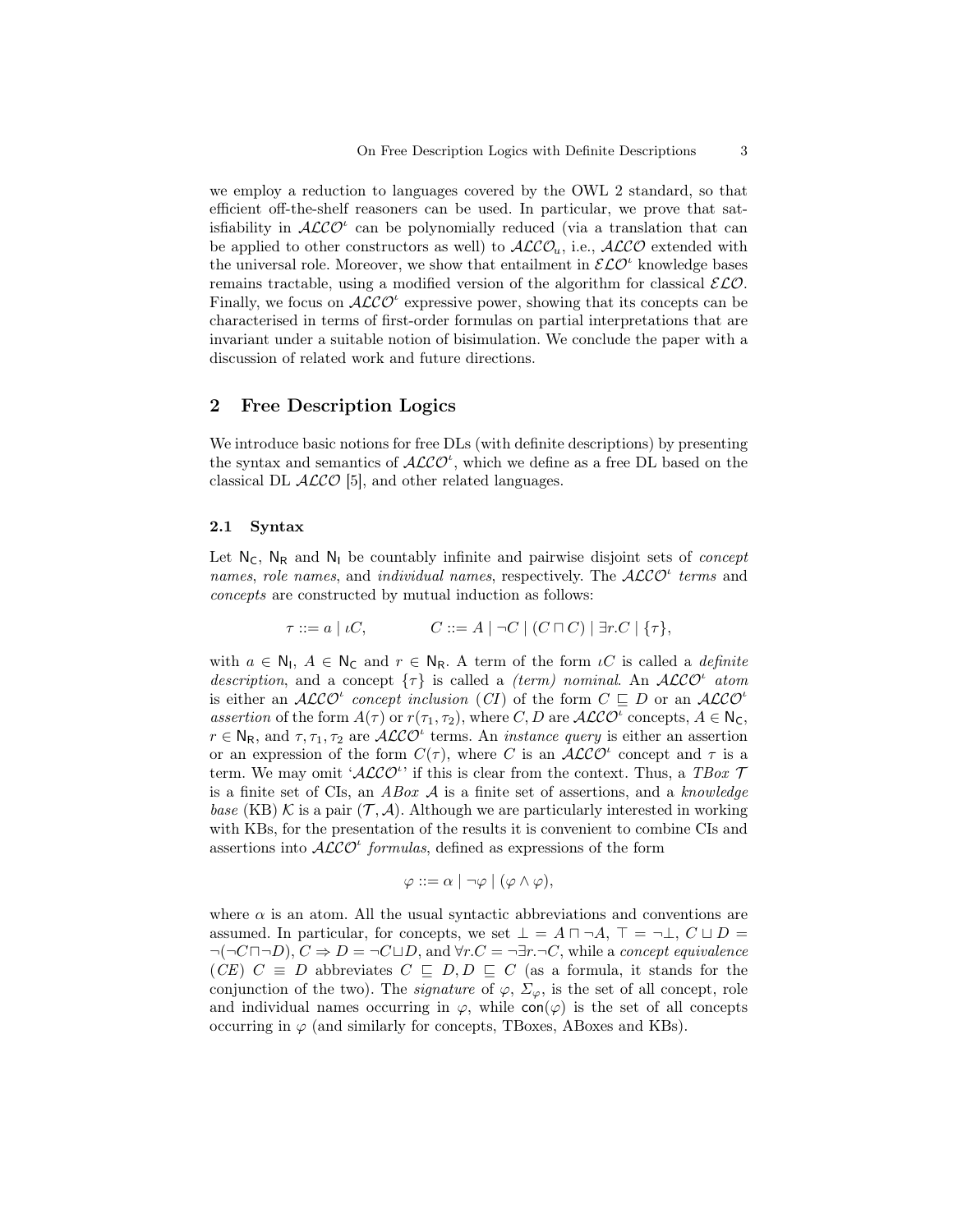In the rest of this paper, we will consider other DL languages with nominals, that we introduce briefly here. Since  $\mathcal{ALCO}^{\iota}$  nominals are constructed using arbitrary terms, the classical  $ALCO$  is the sublanguage of  $ALCO<sup>t</sup>$  where terms can only be in  $N_l$ . The language  $\text{ALCO}_u$  extends  $\text{ALCO}$  with the *universal role* u, allowing for concepts of the form  $\exists u.C$  [5]. Moreover,  $\mathcal{ELO}^{\iota}$  is the language obtained from  $\mathcal{ALCO}^t$  by allowing only for  $\bot$ ,  $\top$  (considered now as primitive logical symbols), concept names, term nominals, conjunctions (both on concepts and formulas) and existential restrictions, while negations and disjunctions can be applied to formulas only. Finally,  $\mathcal{ELO}$  is the sublanguage of  $\mathcal{ELO}^{\iota}$  with only individual names as terms.

## 2.2 Semantics

For the DL languages with nominals considered in this work, we introduce semantics that generalise the classical ones through the notion of *partial* interpretation. A partial interpretation is a pair  $\mathcal{I} = (\Delta^{\mathcal{I}}, \cdot^{\mathcal{I}})$ , where  $\Delta^{\mathcal{I}}$  is a non-empty set, called the *domain* of  $I$ , and  $\cdot$ <sup>T</sup> is a function that maps every  $A \in \mathsf{N}_\mathsf{C}$  to a subset of  $\Delta^{\mathcal{I}}$ , every  $r \in \mathsf{N}_{\mathsf{R}}$  to a subset of  $\Delta^{\mathcal{I}} \times \Delta^{\mathcal{I}}$ , the universal role u to the set  $\Delta^{\mathcal{I}} \times \Delta^{\mathcal{I}}$  itself, and every a in a *subset* of  $\mathsf{N}_{\mathsf{I}}$  to an element in  $\Delta^{\mathcal{I}}$ . In other words,  $\cdot^{\mathcal{I}}$  is a total function on  $N_{\mathsf{C}} \cup N_{\mathsf{R}}$  and a partial function on  $N_{\mathsf{I}}$ . A total interpretation is a partial interpretation  $\mathcal{I} = (\Delta^{\mathcal{I}}, \cdot^{\mathcal{I}})$  in which  $\cdot^{\mathcal{I}}$  is also total on N<sub>1</sub>. The value  $\tau^{\mathcal{I}}$  of a term  $\tau$  in  $\mathcal{I}$  and the *extension*  $C^{\mathcal{I}}$  of a concept  $C$  in  $\mathcal{I}$  are defined by mutual induction:

$$
(\iota C)^{\mathcal{I}} = \begin{cases} d, & \text{if } C^{\mathcal{I}} = \{d\}, \text{ for some } d \in \Delta^{\mathcal{I}}; \\ \text{undefined}, & \text{otherwise.} \end{cases}
$$

We say that  $\tau$  denotes in  $\mathcal I$  iff  $\tau^{\mathcal I} = d$ , for a  $d \in \Delta^{\mathcal I}$ . Thus, in particular, an individual name a denotes in  $\mathcal I$  iff  $a^{\mathcal I}$  is defined. In addition:

$$
(\neg C)^{\mathcal{I}} = \Delta^{\mathcal{I}} \setminus C^{\mathcal{I}}, \qquad (C \sqcap D)^{\mathcal{I}} = C^{\mathcal{I}} \cap D^{\mathcal{I}},
$$

$$
(\exists r.C)^{\mathcal{I}} = \{d \in \Delta^{\mathcal{I}} \mid \exists e \in C^{\mathcal{I}} : (d,e) \in r^{\mathcal{I}}\}.
$$

Moreover, we set  $\{\tau\}^{\mathcal{I}} = \{\tau^{\mathcal{I}}\},\$  if  $\tau$  denotes in  $\mathcal{I},\$ and  $\{\tau\}^{\mathcal{I}} = \emptyset$ , otherwise.

A concept C is satisfied in  $\mathcal I$  iff  $C^{\mathcal I} \neq \emptyset$ , and it is satisfiable iff there is a partial interpretation in which it is satisfied. The *satisfaction of an*  $ALCO<sup>t</sup>$ formula  $\varphi$  in *I*, written  $\mathcal{I} \models \varphi$ , is defined as follows. For CIs:

$$
\mathcal{I} \models C \sqsubseteq D \quad \text{iff} \quad C^{\mathcal{I}} \subseteq D^{\mathcal{I}}.
$$

For instance queries (generalizing assertions):

$$
\mathcal{I} \models C(\tau) \text{ iff } \tau \text{ denotes in } \mathcal{I} \text{ and } \tau^{\mathcal{I}} \in C^{\mathcal{I}},
$$
  

$$
\mathcal{I} \models r(\tau_1, \tau_2) \text{ iff } \tau_1, \tau_2 \text{ denote in } \mathcal{I} \text{ and } (\tau_1^{\mathcal{I}}, \tau_2^{\mathcal{I}}) \in r^{\mathcal{I}}.
$$

Finally, for the remaining formulas:

$$
\mathcal{I} \models \neg \psi \text{ iff } \mathcal{I} \not\models \psi, \qquad \mathcal{I} \models \psi \land \chi \text{ iff } \mathcal{I} \models \psi \text{ and } \mathcal{I} \models \chi.
$$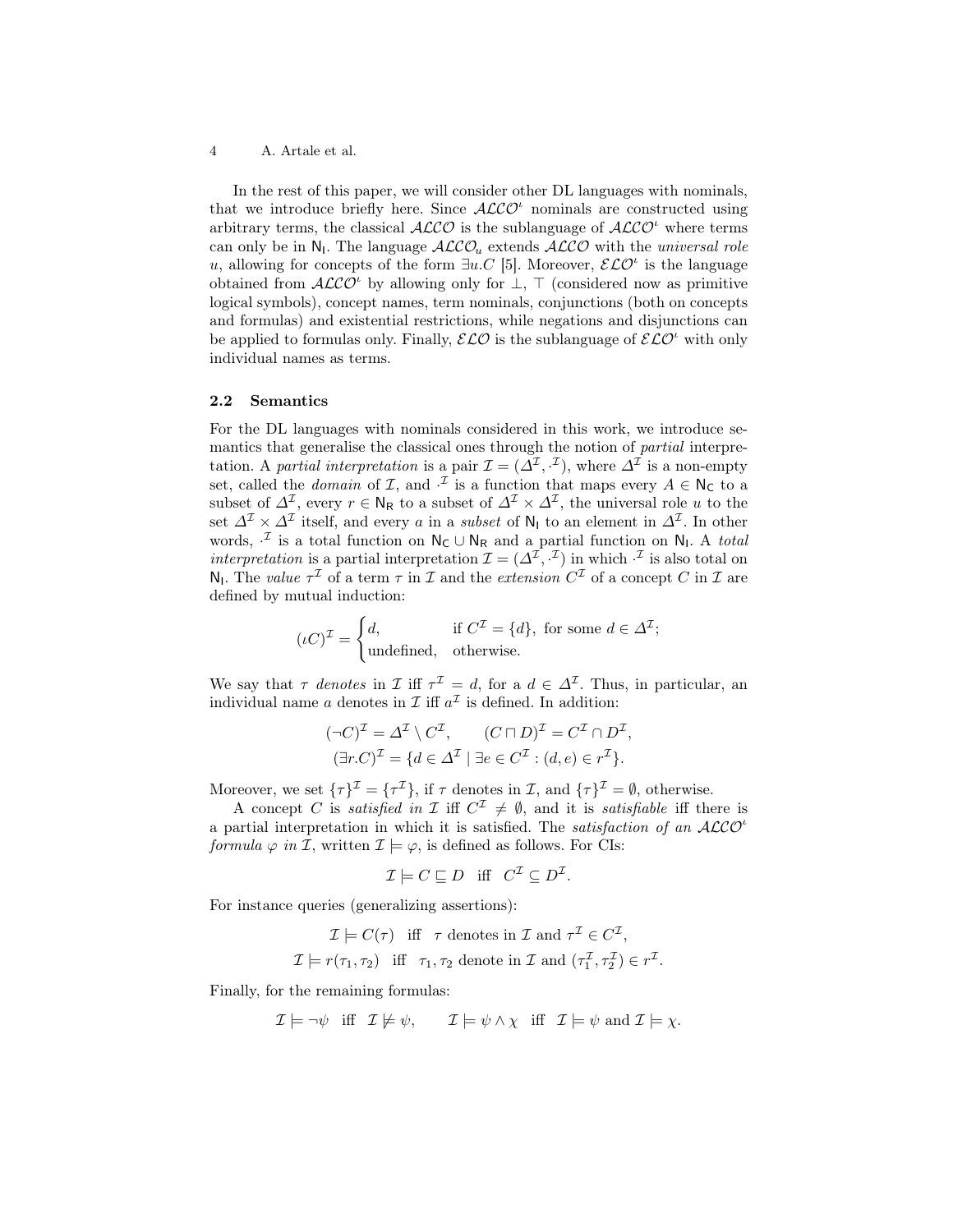We say that  $\varphi$  is *satisfied* in a partial interpretation I (or that I satisfies, or is a model of,  $\varphi$ ) iff  $\mathcal{I} \models \varphi$ , and that  $\varphi$  is *satisfiable* iff it is satisfied in some I. Moreover,  $\varphi$  entails  $\psi$ , written  $\varphi \models \psi$ , if every interpretation that satisfies  $\varphi$ satisfies also  $\psi$ . Finally,  $\varphi$  and  $\psi$  are *equivalent* iff they entail each other. As usual, the formula satisfiability problem is the problem of deciding whether a given formula is satisfied in some (partial) interpretation. The entailment problem is the problem of deciding whether a given formula entails another formula (or, in particular, an instance query). We may also consider these problems restricted to total interpretations and write 'on total interpretations' explicitly whenever this is the case. These notions extend naturally to TBoxes, ABoxes and KBs, as well as to other free DLs presented in subsequent sections.

Example 1. In the context of DL workshops, dl93 and dl20 are examples of, respectively, a non-denoting and a denoting individual name, while the definite description ι∃isGeneralChairOf.{dl20} denotes the General Chair of DL 2020. The following concept, applying to Program Chairs of DL 2020 that are not the only ones, shows an interaction between a nominal constructed from a definite description and the concept occurring inside it:

∃isProgramChairOf.{dl20} u ¬{ι∃isProgramChairOf.{dl20}}.

Let OneOfDL20ProgramChairs abbreviate the concept above. The CI

OneOfDL20ProgramChairs  $\Box$  ∃collaboratesWith.∃isProgramChairOf.{dl20}

states that every DL 2020 Program Chair who is not the only one collaborates with someone who is a DL 2020 Program Chair.

### 2.3 First Observations

We discuss some properties of free DLs. Our first observation is that the  $ALCO<sup>t</sup>$ formula satisfiability problem on total interpretations can be reduced to the  $ALCO<sup>t</sup>$  formula satisfiability problem on partial interpretations. This is because an  $\mathcal{ALCO}^{\iota}$  term  $\tau$  denotes in a partial interpretation  $\mathcal{I}$  iff  $\mathcal{I} \models \neg(\{\tau\} \sqsubseteq \bot)$ . An  $ALCO^{\iota}$  formula  $\varphi$  entails  $\top(\tau)$  iff  $\varphi \models \neg(\{\tau\} \sqsubseteq \bot)$  and this happens iff  $\tau$ denotes in all the  $\mathcal{ALCO}^{\iota}$  partial interpretations that are models of  $\varphi$ . Then, to solve satisfiability on total interpretations, one can simply add conjuncts of the form  $\neg(\lbrace \tau \rbrace \sqsubset \bot)$  for each individual name  $\tau = a$  occurring in the formula.

Our second observation is that, due to partial interpretations, an instance query  $C(\tau)$  is not equivalent to  $\{\tau\} \subseteq C$ . Indeed, while terms always denote in the models of the instance queries (and assertions) in which they occur, the CI  $\{\tau\} \subseteq C$  is satisfied in any partial interpretation where  $\tau$  is not denoting. Nevertheless, instance queries are just syntactic sugar: one can replace  $C(\tau)$  by  $\{\tau\} \sqsubseteq C \land \neg(\{\tau\} \sqsubseteq \bot)$ ; and  $r(\tau_1, \tau_2)$  by  $\{\tau_1\} \sqsubseteq \exists r.\{\tau_2\} \land \neg(\{\tau_1\} \sqsubseteq \bot)$ . Thus, from now on, we may assume without loss of generality that  $\widehat{ALCO}^t$  formulas do not contain assertions. Also, deciding whether instance queries are entailed can be reduced to formula satisfiability. Observe that this encoding yields an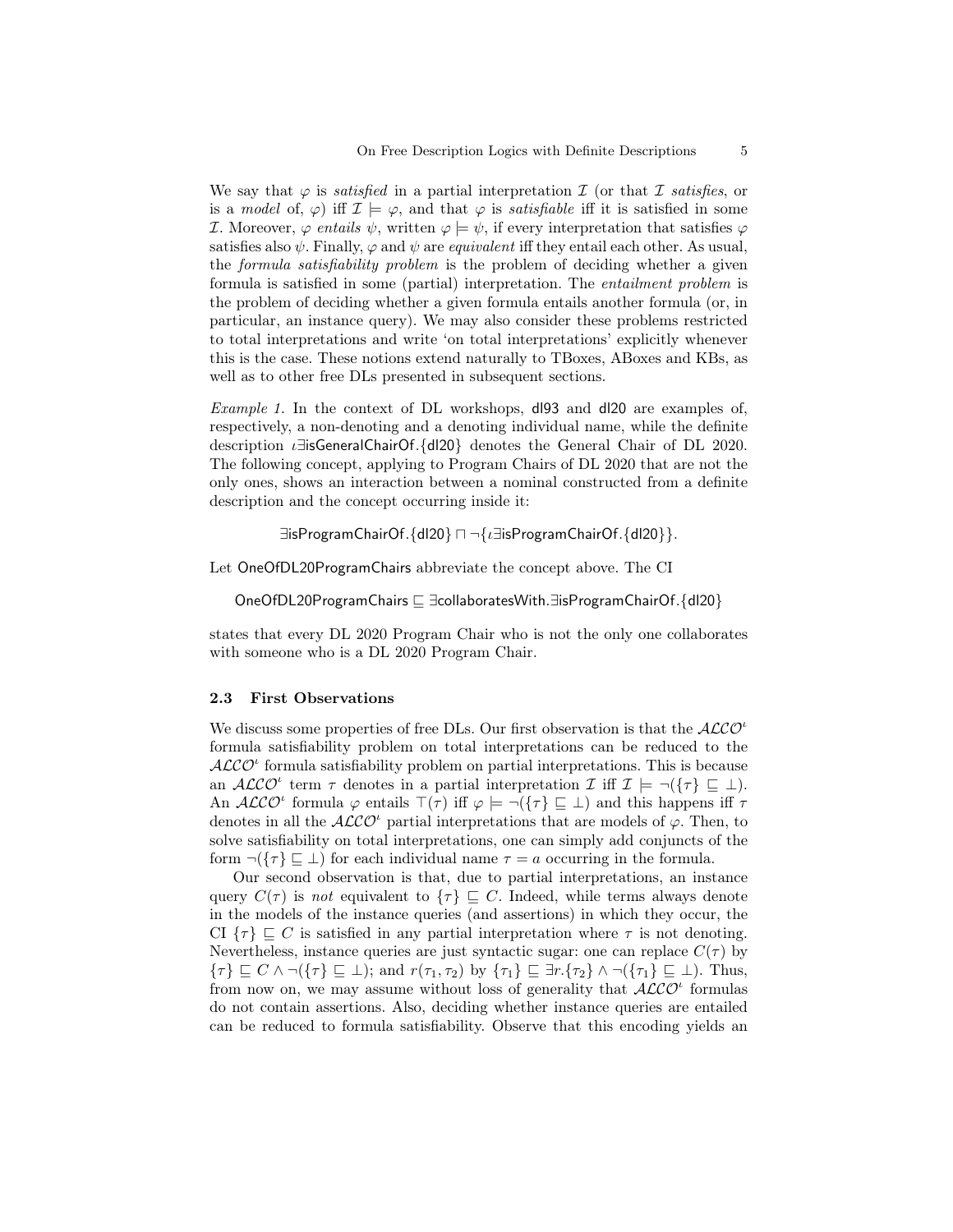equivalent formula. It is possible to obtain an equisatisfiable translation that is also expressible within the  $\mathcal{ELO}^{\iota}$  fragment by replacing  $C(\tau)$  with CIs of the form  $\top \sqsubseteq \exists s.\{\tau\}, \{\tau\} \sqsubseteq C$ , and  $r(\tau_1, \tau_2)$  with  $\top \sqsubseteq \exists s.\{\tau_1\}, \{\tau_1\} \sqsubseteq \exists r.\{\tau_2\},\$ where  $s$  is a fresh role name.

Our third observation is regarding Boolean operators. CIs of the form

$$
\{\iota(C \sqcup D)\} \sqsubseteq \{\iota C\} \sqcup \{\iota D\}, \qquad \{\iota C\} \sqcap \{\iota D\} \sqsubseteq \{\iota(C \sqcap D)\}\
$$

are satisfied in every partial interpretation (but the direction  $\supseteq$  may not hold).

Finally, we point out that, for satisfiability checking, it suffices to consider  $ALCO<sup>t</sup>$  formulas where all occurrences of definite descriptions are of the form  $\iota B$ , where B is a concept name. Indeed, let  $\iota C_1, \ldots, \iota C_n$  be all the definite descriptions in  $\varphi$  that do not occur in the body of another definite description ιC', where the body of a definite description ιC is just C. We define the  $\mathcal{ALCO}^{\iota}$ formula  $\varphi'$  as the formula obtained by substituting the bodies  $C_1, \ldots, C_n$  of  $\iota C_1, \ldots, \iota C_n$  with fresh concept names  $B_{C_1}, \ldots, B_{C_n}$ , respectively. Then,  $\varphi''$  is defined as the  $ALCO<sup>t</sup>$  conjunction:

$$
\varphi' \wedge \bigwedge_{1 \leq i \leq n} (B_{C_i} \equiv C_i)''
$$

where  $(B_C \equiv C)''$  is the formula obtained by recursively applying the procedure just described to the CE  $B_C \equiv C$ . It can be checked that  $\varphi$  and  $\varphi''$  are equisatisfiable  $\mathcal{ALCO}^{\iota}$  formulas. Moreover, given  $\varphi''$ , we assume without loss of generality that  $\varphi''$  does not contain any assertion (cf. second observation above). Finally, all the CIs occurring in  $\varphi''$  will be assumed without loss of generality to be either of the form  $E \subseteq F$ , where E, F are  $\mathcal{ALC}$  concepts, or  $\{\tau\} \subseteq A$ , or  $A \subseteq {\tau}$ , with  $A \in N_{\mathbb{C}}$  and  $\tau$  either an individual name or of the form  $\iota B$ , where  $B \in \mathbb{N}_{\mathsf{C}}$ . Indeed, given an  $\mathcal{ALCO}^{\iota}$  CI  $C \subseteq D$  occurring in  $\varphi''$ , we can obtain an equisatisfiable  $\widehat{ALCO}^t$  formula by substituting all nominals  $\{\tau\}$  occurring in  $C \sqsubseteq D$  with concept names  $A_{\tau}$ , and taking the conjunction of the resulting  $\mathcal{ALC}$ CI with the CEs  $A_{\tau} \equiv {\tau}$ . A formula in this format is said to be in normal form.

## 3 Reasoning in Free Description Logics

We analyse the complexity of reasoning in  $\mathcal{ALCO}^{\iota}$  and in  $\mathcal{ELO}^{\iota}$ .

#### 3.1 Satisfiability in  $ALCO<sup>t</sup>$

We prove that satisfiability in  $\mathcal{ALCO}^t$  is EXPTIME-complete. To show this result, we provide a polynomial size equisatisfiable translation into  $\mathcal{ALCO}_{u}$ . Given an  $\mathcal{ALCO}^{\iota}$  formula  $\varphi$  in normal form, we define a translation of  $\varphi$  into an  $\mathcal{ALCO}_{u}$ formula  $\varphi^*$ . While the translation preserves concept and role names in  $N_C \cup N_R$ , nominals  $\{\tau\}$  are translated in the following way:

$$
\{\tau\}^* = \{\tau\}^+ \sqcap C_{\tau}^{\leq 1},
$$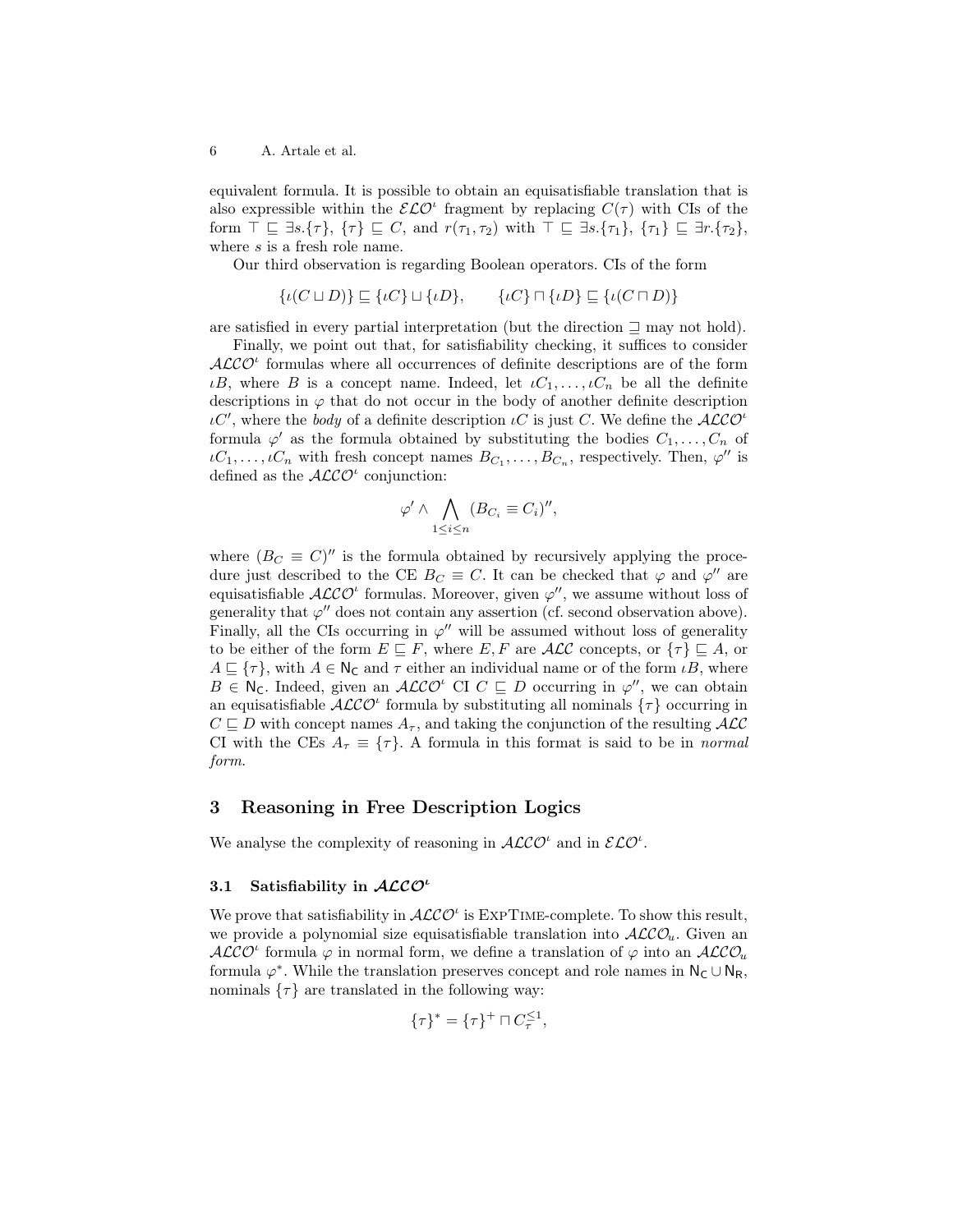where

$$
\{\tau\}^+ = \begin{cases} A_b, & \text{if } \tau \text{ is of the form } b \in \mathsf{N}_1, \\ B, & \text{if } \tau \text{ is of the form } \iota B, \end{cases}
$$

with  $A_b$  fresh concept name, and  $C_{\tau}^{\leq 1}$  stands for the concept

$$
\forall u. (\{\tau\}^+ \Rightarrow \{a_\tau\}),
$$

with  $a_{\tau}$  fresh individual name. We now define  $\varphi^*$  inductively as follows:

$$
(E \sqsubseteq F)^* = E \sqsubseteq F, \quad (\{\tau\} \sqsubseteq A)^* = \{\tau\}^* \sqsubseteq A, \quad (A \sqsubseteq \{\tau\})^* = A \sqsubseteq \{\tau\}^*,
$$

$$
(\neg \psi)^* = \neg \psi^*, \qquad (\psi \wedge \chi)^* = \psi^* \wedge \chi^*,
$$

where  $E, F$  are  $\mathcal{ALC}$  concepts, and A is a concept name. Finally, we define the formula translation as

$$
\varphi^{\dagger} = \varphi^* \wedge \bigwedge_{\{\tau\} \in \mathsf{con}(\varphi)} \{\tau\}^+ \sqsubseteq \forall u. (\{a_{\tau}\} \Rightarrow \{\tau\}^+).
$$

**Lemma 1.** An  $ALCO^{\iota}$  formula  $\varphi$  is satisfiable iff the  $ALCO_u$  formula  $\varphi^{\dagger}$  is satisfiable on total interpretations.

It follows from a known result in Propositional Dynamic Logic extended with nominals and the universal modality [35, Corollary 7.7] that the  $ALCO<sub>u</sub>$  formula satisfiability problem is in ExpTime. The matching lower bound comes from the  $\cal{ALC}$  formula satisfiability problem [23]. Since the  $\cal{ALCO}^{\iota}$  formula satisfiability and entailment problems on total interpretations are reducible to their counterparts on partial interpretations (Subsection 2.3), the following holds.

**Theorem 1.** The  $ALCO<sup>t</sup>$  formula satisfiability and the entailment problems on partial and total interpretations are ExpTime-complete.

The reduction we presented can be easily adapted to deal with more expressive DLs, e.g., extensions of  $ALCO$  with inverse roles and number restrictions.

## 3.2 Reasoning in  $\mathcal{ELO}^{\iota}$

We prove that satisfiability of  $\mathcal{ELO}^{\iota}$  formulas is NP-complete and entailment in  $\mathcal{ELO}^{\iota}$  KBs is PTIME-complete. To show these results, we assume without loss of generality that the ABox and instance queries can be encoded within the TBox (cf. Subsection 2.3) and adapt the completion algorithm for  $\mathcal{ELO}$  TBoxes [7]. The main idea is to add a copy of each concept name in a TBox and remove it only if the extension of it is exactly one in any model. Even though  $\mathcal{ELO}^{\iota}$  admits a mild form of disjunction  $({\lbrace\iota A\rbrace}\sqsubset B$  states that the extension of A contains at least two elements or that  $A \subseteq B$ ), the logic remains 'Horn' in the sense that minimal models exist.

Let T be an  $\mathcal{ELO}^{\iota}$  TBox. We denote by  $\mathcal{BC}_{\mathcal{T}}$  the union of  $\{\top\},$  the set of all concept names occurring in  $\mathcal{T}$ , and the set of all concepts  $\{a\}$  with a an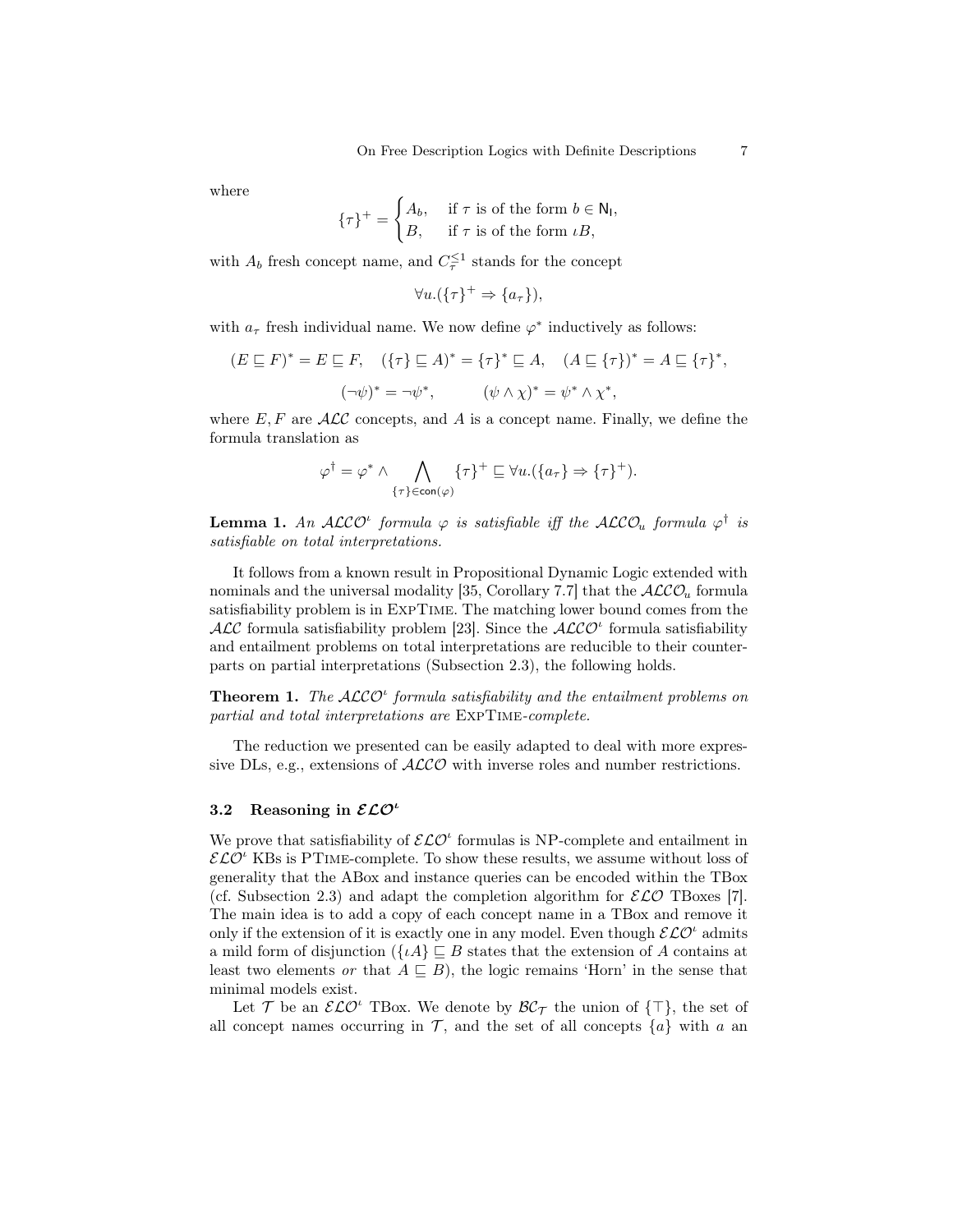individual name occurring in  $\mathcal{T}$ . Also, we denote by  $\mathcal{BC}_{\mathcal{T}}^+$  the union of  $\mathcal{BC}_{\mathcal{T}}$  with  $\{\perp\} \cup \{\{\iota A\} \mid \{\iota A\} \text{ occurs in } \mathcal{T}\}\$ and by  $\mathcal{R}_{\mathcal{T}}$  the set of role names occurring in T. We assume without loss of generality that any  $\mathcal{ELO}^{\iota}$  TBox T is normalized and all CIs in it have one of the following forms:

$$
C_1 \sqcap C_2 \sqsubseteq D, \quad \exists r.C \sqsubseteq D, \quad C \sqsubseteq \exists r.D, \quad \{\tau\} \sqsubseteq D, \quad D \sqsubseteq \{\tau\},
$$

where  $C_{(i)} \in (\mathcal{BC}_{\mathcal{T}} \cap \mathsf{N}_{\mathsf{C}}) \cup \{\top\}, D \in (\mathcal{BC}_{\mathcal{T}} \cap \mathsf{N}_{\mathsf{C}}) \cup \{\top, \bot\}$  and all terms  $\tau$  in T are either of the form  $\{a\}$ , with  $a \in \mathbb{N}_1$ , or of the form  $\{\iota A\}$ , with  $A \in \mathbb{N}_C$ . Given  $A, B \in \mathsf{N}_\mathsf{C}$ , we may write  $A \sqsubseteq B$  instead of  $A \sqcap A \sqsubseteq B$ . Moreover, if  $\{iA\}$ occurs in T then we assume without loss of generality that  $\{\iota A\} \sqsubseteq A \in \mathcal{T}$ .

The *classification graph* for  $\mathcal T$  is a tuple  $(V, V \times V, S, R)$  where

- $-V = \mathcal{BC}_{\mathcal{T}} \cup \{A^c \mid A \in (\mathcal{BC}_{\mathcal{T}} \cap \mathsf{N}_{\mathsf{C}})\},\$  with each  $A^c \in \mathsf{N}_{\mathsf{C}}$  fresh;
- S is a function mapping nodes in V to subsets of  $\mathcal{BC}_{\mathcal{I}}^+$ ;
- R is a function mapping edges in  $V \times V$  to (possibly empty) subsets of  $\mathcal{R}_{\mathcal{T}}$ .

Intuitively, a concept name of the form  $A<sup>c</sup>$  represents a second element in the extension of A, and it is removed from the classification graph if A has at most one object in its extension. We write  $C \sim_R D$  iff there are  $C_1, \ldots, C_k \in \mathcal{BC}_{\mathcal{T}}$ such that  $C_1 = C$ ;  $R(C_i, C_{i+1}) \neq \emptyset$ , for all  $1 \leq j \leq k$ ;  $C_k = D$ . One can show that the label sets satisfy the following invariants:

- $-D \in S(C)$  implies  $\mathcal{T} \models C \sqsubseteq D$ ; and
- $r \in R(C, D)$  implies  $\mathcal{T} \models C \sqsubseteq \exists r.D.$

Initially, we set  $S(C) := \{C, \top\}$  for all nodes  $C \in V$ , and  $R(C, D) := \emptyset$  for all edges  $(C, D) \in V \times V$ . If  $C \in V \setminus \mathcal{BC}_{\mathcal{T}}$  is of the form  $A^c$ , with  $A \in \mathbb{N}_{\mathsf{C}}$ , then we add  $A$  to  $S(A<sup>c</sup>)$ . The above invariants are satisfied by these initial label sets. The completion rules are given in Table 1. Assume that rules are only applied if  $S$  or  $R$  or  $V$  change after the rule application. This bounds the number of rule applications to a polynomial in the number of concept and role names in  $\mathcal{T}$ . We assume that A is a special concept name we want to check for satisfiability (it appears in Rule R<sub>10</sub> of Table 1). To show that subsumption in  $\mathcal{ELO}^{\iota}$  can be decided in polynomial time one needs to show that if no more rules are applicable, then  $\mathcal{T} \models A \sqsubseteq B$  iff  $B \in S(A)$ . We formalise this with Lemma 2.

**Lemma 2.** Given a TBox  $T$ , let S be the node function of a complete classification graph for  $\mathcal T$  (cf. rules in Table 1). Then,  $\mathcal T \models A \sqsubseteq B$  iff  $S(A) \cap \{B, \perp\} \neq \emptyset$ .

Any  $\mathcal{ELO}^{\iota}$  TBox  $\mathcal T$  can be normalized (preserving satisfiability) in polynomial time and the classification graph for an  $\mathcal{ELO}^{\iota}$  TBox  $\mathcal T$  can be constructed in polynomial time with respect to the size of  $\mathcal{T}$ . Then, given arbitrary  $\mathcal{ELO}^{\iota}$ concepts C, D and an  $\mathcal{ELO}^{\iota}$  TBox T, one can decide whether  $C \sqsubseteq D$  is entailed by T by adding  $A \equiv C$  and  $B \equiv D$  to T, normalizing it, and then checking whether  $S(A) \cap {B, \perp} \neq \emptyset$ , where A, B are fresh concept names (Lemma 2). As already mentioned, ABoxes can be encoded into the TBox and instance checking can be reduced to the entailment of CIs. Formula satisfiability can be divided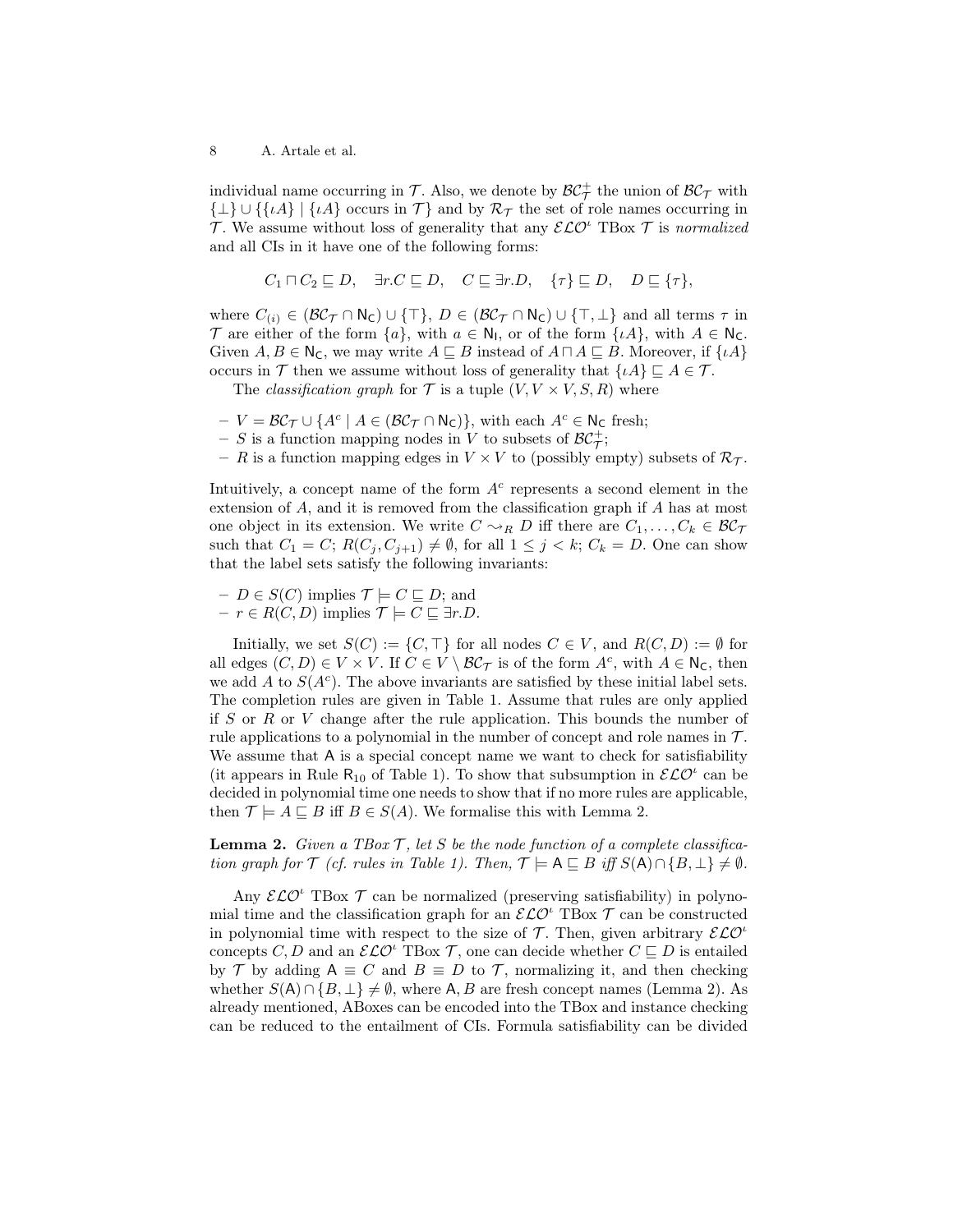**Table 1.** The completion rules for subsumption in  $\mathcal{ELO}^{\prime}$  with respect to TBoxes.

| $R_1$ : if $C \sqcap D \sqsubseteq B \in \mathcal{T}$ , $C, D \in S(E)$                                         | then add B to $S(E)$            |
|-----------------------------------------------------------------------------------------------------------------|---------------------------------|
| $R_2$ : if $C \sqsubseteq \exists r.D \in \mathcal{T}, C \in S(E)$                                              | then add r to $R(E, D)$         |
| R <sub>3</sub> : if $\exists r.C \sqsubseteq D \in \mathcal{T}, C \in S(B), r \in R(E, B)$ then add D to $S(E)$ |                                 |
| $R_4$ : if $\{\tau\} \in S(E) \cap S(D)$ , $A \sim_R D$ ;                                                       | then $S(E) := S(E) \cup S(D)$   |
| $R_5$ : if $r \in R(E, D)$ , $\perp \in S(D)$                                                                   | then add $\perp$ to $S(E)$      |
| $R_6$ : if $\{\tau\} \sqsubseteq D \in \mathcal{T}, \{\tau\} \in S(E)$                                          | then add D to $S(E)$            |
| $R_7$ : if $C \sqsubseteq \{\tau\} \in \mathcal{T}, C \in S(E)$                                                 | then add $\{\tau\}$ to $S(E)$   |
| $R_8$ : if $\{\tau\} \in S(B)$ , $B \in N_C$                                                                    | then $V := V \setminus \{B^c\}$ |
| $R_9$ : if $B \in S(E)$ , $B^c \notin V$                                                                        | then add $\{tB\}$ to $S(E)$     |
| R <sub>10</sub> : if $A \sim_R C'$ , $C \in S(C')$ , $\{ \iota B \} \in S(C)$                                   | then $V := V \setminus \{B^c\}$ |

into two problems: one is the satisfiability of a propositional formula obtained by replacing each CI with a fresh propositional symbol, and the other is entailment of CIs in the  $\mathcal{ELO}^{\iota}$  dimension (to ensure that the DL and the propositional parts of the formula are satisfiable together). The next theorem formalises these results.

**Theorem 2.** The  $\mathcal{ELO}^{\iota}$  formula satisfiability problem on partial interpretations is NP-complete and the entailment problem is PTime-complete.

## 4 Bisimulations and Expressive Power

We discuss the expressive power of free DLs. In particular, we define a notion of bisimulation for  $\mathcal{ALCO}^i$  that we use to characterise the expressive power of concepts relative to first-order formulas interpreted on partial interpretations. First, we present the definitions of bisimulation for  $ALCO$  and  $ALCO<sub>u</sub>$ , which are standard in the literature [1, 17], adapted to the case of partial interpretations.

Let I and J be partial interpretations, and let  $\Sigma \subseteq N_C \cup N_R \cup N_I$  be a signature. An ALCO  $\Sigma$ -bisimulation between  $\mathcal I$  and  $\mathcal J$  is a non-empty relation  $Z \subseteq \Delta^{\mathcal{I}} \times \Delta^{\mathcal{J}}$  such that, for every  $d \in \Delta^{\mathcal{I}}$  and  $e \in \Delta^{\mathcal{J}}$  with  $(d, e) \in Z$ , every concept name or nominal X formulated within  $\Sigma$ , and every role name r in  $\Sigma$ :  $(atom) d \in X^{\mathcal{I}}$  iff  $e \in X^{\mathcal{J}}$ ;  $(forth)$  if  $(d,d') \in r^{\mathcal{I}}$  then there is  $e' \in \Delta^{\mathcal{J}}$  such that  $(e, e') \in r^{\mathcal{J}}$  and  $(d', e') \in Z$ ; and  $(back)$  if  $(e, e') \in r^{\mathcal{J}}$  then there is  $d' \in \Delta^{\mathcal{I}}$ such that  $(d, d') \in r^{\mathcal{I}}$  and  $(d', e') \in Z$ . An  $\mathcal{ALCO}_u$   $\Sigma$ -bisimulation (between  $\mathcal{I}$ and J) is an ALCO ∑-bisimulation that is *total*, meaning that  $\Delta^{\mathcal{I}}$  and  $\Delta^{\mathcal{J}}$  are the domain and range of the relation.

Given a DL language  $\mathcal{L}$ , a signature  $\Sigma$ , and pointed interpretations  $(\mathcal{I}, d)$ and  $(\mathcal{J}, e)$ , we write  $(\mathcal{I}, d) \sim_{\Sigma}^{\mathcal{L}} (\mathcal{J}, e)$  if there is an  $\mathcal{L}$  Σ-bisimulation Z between I and J such that  $(d, e) \in Z$ , and we say that  $(\mathcal{I}, d)$  is  $\mathcal{L}$   $\Sigma$ -bisimilar to  $(\mathcal{J}, e)$ , or that Z is an  $\mathcal L$   $\Sigma$ -bisimulation between  $(\mathcal I, d)$  and  $(\mathcal J, e)$ . We now introduce a suitable notion of bisimulation for  $ALCO^i$ .

**Definition 1** ( $\mathcal{ALCO}^t$  **Bisimulation**). A relation  $Z \subseteq \mathcal{A}^{\mathcal{I}} \times \mathcal{A}^{\mathcal{J}}$  is an  $\mathcal{ALCO}^t$ Σ-bisimulation between  $I$  and  $J$  iff it is an ALCO Σ-bisimulation between  $I$ and J that satisfies, in addition, the following conditions, for every  $(d, e) \in \mathbb{Z}$ :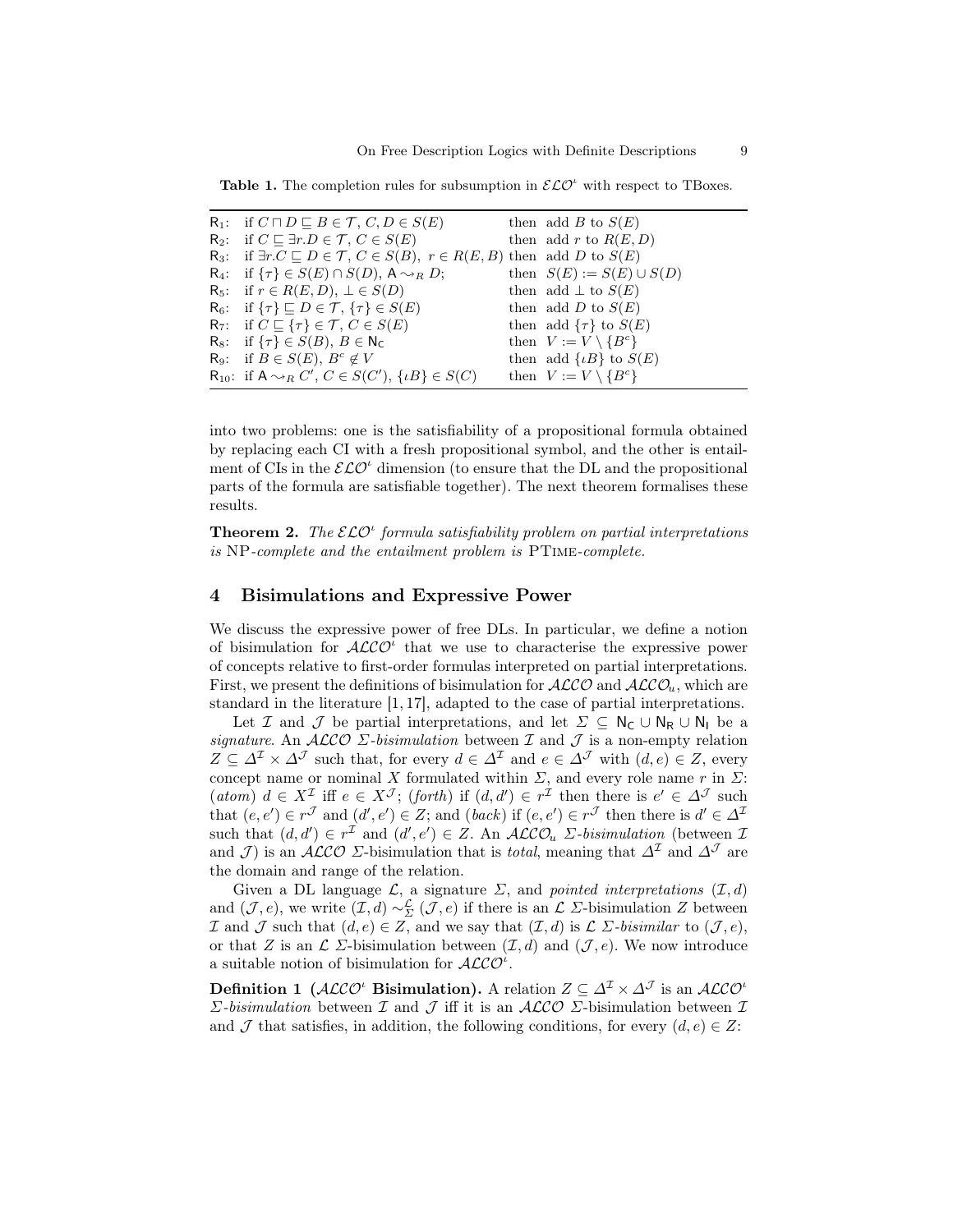

Fig. 1. (a)  $ALCO_u$  Σ-bisimilar but not  $ALCO<sup>u</sup>$  Σ-bisimilar. (b)  $ALCO<sup>u</sup>$  Σ-bisimilar but not  $\mathcal{ALCO}_{u}$   $\Sigma$ -bisimilar.

- (*ι*.1) there exists  $d' \in \Delta^{\mathcal{I}}$  such that  $d \neq d'$  and  $(\mathcal{I}, d) \sim_{\Sigma}^{\mathcal{ALCO}} (\mathcal{I}, d')$  iff there exists  $e' \in \Delta^{\mathcal{J}}$  such that  $e' \neq e$  and  $(\mathcal{J}, e) \sim_{\Sigma}^{\mathcal{ALCO}} (\mathcal{J}, e');$
- (*ι.*2) if there is no  $d' \in \Delta^{\mathcal{I}}$  such that  $d \neq d'$  and  $(\mathcal{I}, d) \sim_{\Sigma}^{\mathcal{ALCO}} (\mathcal{I}, d')$ , then for every  $u \in \Delta^{\mathcal{I}}$  there exists  $v \in \Delta^{\mathcal{J}}$  such that  $(u, v) \in \mathbb{Z}$ ;
- (*ι*.3) if there is no  $e' \in \Delta^{\mathcal{J}}$  such that  $e \neq e'$  and  $(\mathcal{J}, e) \sim_{\Sigma}^{\mathcal{ALCO}} (\mathcal{J}, e')$ , then for every  $v \in \Delta^{\mathcal{J}}$  there exists  $u \in \Delta^{\mathcal{I}}$  such that  $(u, v) \in Z$ .

Intuitively, Condition (*ι.*1) says that, for two  $\mathcal{ALCO}^{\iota}$  Σ-bisimilar elements d and e, d has a distinct  $ALCO$  *Σ*-bisimilar object (representing an  $ALCO$  $\Sigma$ -indistinguishable element in the same interpretation) iff e has one as well. Moreover, Condition  $(\iota.2)$  (respectively,  $(\iota.3)$ ) states that if there is no distinct ALCO *Σ*-bisimilar object to  $d \in \Delta^{\mathcal{I}}$  (respectively,  $e \in \Delta^{\mathcal{J}}$ ), then the ALCO<sup>i</sup> Σ-bisimulation relation is *left-total* (respectively, *right-total*), that is,  $\Delta^{\mathcal{I}}$  (respectively,  $\Delta^{J}$ ) is the domain (respectively, range) of the relation.

The next theorem states that  $\cal{ALCO}^{\iota}$   $\Sigma$ -bisimilar elements satisfy the same  $\mathcal{ALCO}^{\iota}$  concepts C formulated within  $\Sigma$  on partial interpretations (given a DL language  $\mathcal{L}$ , a signature  $\Sigma$ , and pointed interpretations  $(\mathcal{I}, d)$  and  $(\mathcal{J}, e)$ , we write  $(\mathcal{I}, d) \equiv_{\Sigma}^{\mathcal{L}} (\mathcal{J}, e)$  iff it holds that  $d \in C^{\mathcal{I}}$  iff  $e \in C^{\mathcal{J}}$ , for every  $\mathcal{L}$  concept  $C$ with  $\Sigma_C \subseteq \Sigma$ ). Moreover, under the assumption that the partial interpretations satisfy the conditions of the class of  $\omega$ -saturated interpretations [21] from model theory, the converse direction holds as well. These results are known for  $ALCO$ ,  $ALCO<sub>u</sub>$  on total interpretations [17, Theorem 4.1.2] and can be adapted to the case with partial interpretations.

**Theorem 3.** For all signatures  $\Sigma$  and all partial interpretations  $\mathcal I$  and  $\mathcal J$ ,

(i) if  $(\mathcal{I}, d) \sim_{\Sigma}^{\mathcal{ALCO}^{\iota}} (\mathcal{J}, e)$ , then  $(\mathcal{I}, d) \equiv_{\Sigma}^{\mathcal{ALCO}^{\iota}} (\mathcal{J}, e)$ ; (ii) if  $(\mathcal{I},d) \equiv_{\Sigma}^{\mathcal{ALCO}^{c}} (\mathcal{J},e)$  and  $\mathcal{I},\mathcal{J}$  are  $\omega$ -saturated, then  $(\mathcal{I},d) \sim_{\Sigma}^{\mathcal{ALCO}^{c}} (\mathcal{J},e)$ .

Clearly,  $\mathcal{ALCO}_{u}$  and  $\mathcal{ALCO}^{t}$  are both more expressive than  $\mathcal{ALCO}$ . We now comment on the expressivity of  $\text{ALCO}_u$  and  $\text{ALCO}^i$ . As illustrated in Figure 1, there are pointed interpretations  $(\mathcal{I}, d)$  and  $(\mathcal{J}, e)$  that are  $\mathcal{ALCO}_{u}$   $\Sigma$ bisimilar but not  $\mathcal{ALCO}^{\iota}$   $\Sigma$ -bisimilar, and,  $\mathcal{ALCO}^{\iota}$   $\Sigma$ -bisimilar but not  $\mathcal{ALCO}_{\iota}$ Σ-bisimilar, where  $A \in \Sigma$ . Since  $\mathcal{ALCO}_{u}$  and  $\mathcal{ALCO}^{u}$  are invariant under their respective notions of bisimulation, it follows that the expressivity of concept expressions in these languages is not comparable. There is no  $\mathcal{ALCO}_u$  concept D equivalent to  $\{iA\}$  and no  $\mathcal{ALCO}^i$  concept D equivalent to  $\forall u.A$ .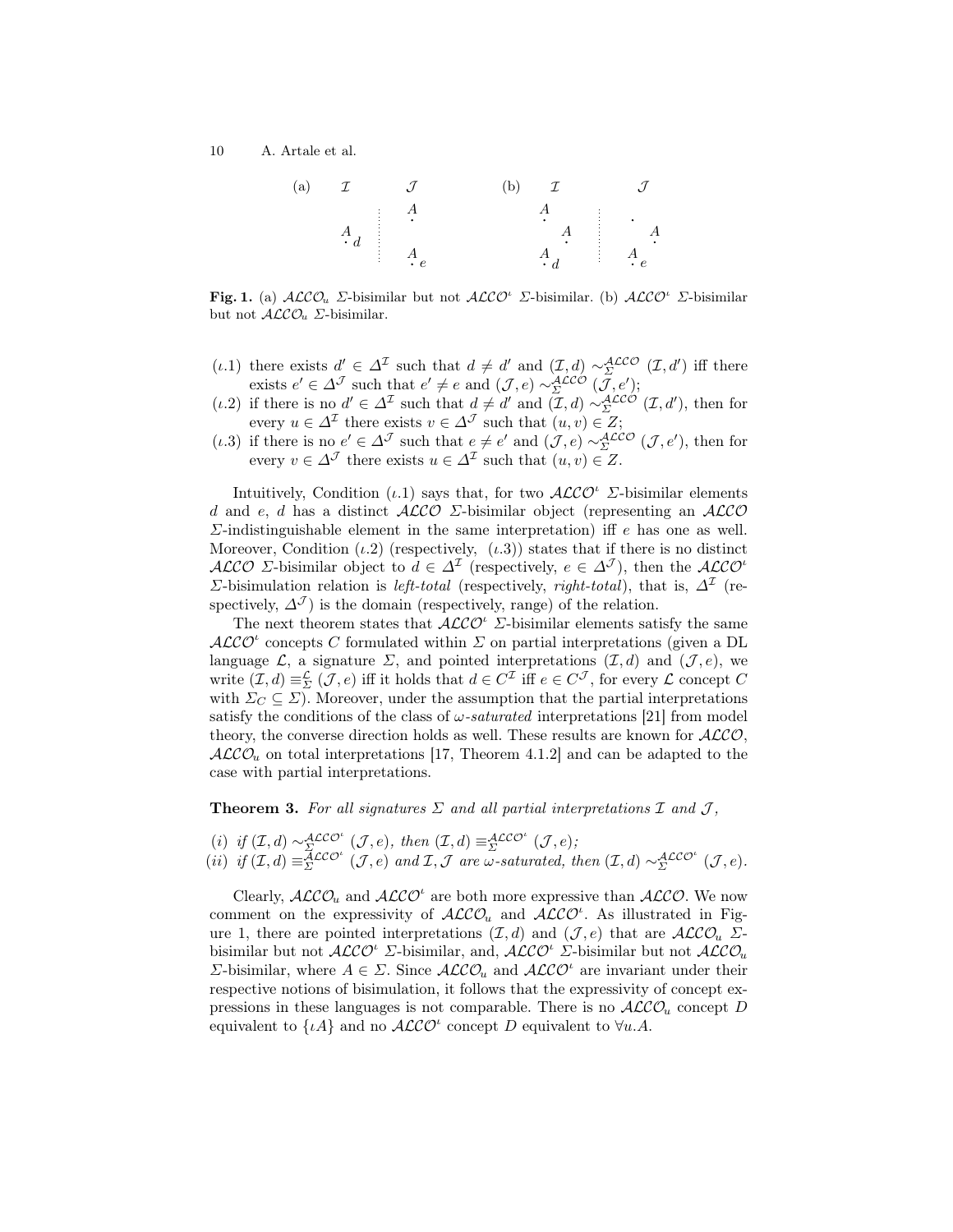**Proposition 1.** The expressive power of  $\text{ALCO}_u$  and  $\text{ALCO}^u$  concepts is not comparable on partial (and on total) interpretations.

We now characterise  $\mathcal{ALCO}^t$  as the fragment of first-order logic on partial interpretations that is invariant under  $\mathcal{ALCO}^t$  bisimulations. The standard trans*lation* of an  $\mathcal{ALCO}^{\iota}$  concept C into a first-order formula  $\pi_x(C)$  (with at most one free variable x) is defined as usual for concepts built using  $ALCO$  constructors. For nominals of the form  $\{tC\}$  we have:

$$
\pi_x(\{\iota C\}) = \exists x \pi_x(C) \land \forall x \forall y (\pi_x(C) \land \pi_y(C) \to x = y) \land \forall y (\pi_y(C) \to x = y).
$$

We say that a first-order formula  $\varphi(x)$  with free variable x and such that  $\Sigma_{\varphi} \subseteq \Sigma$ is invariant under  $\sim_{\Sigma}^{\mathcal{ALCO}^{\iota}}$  iff, for every  $(\mathcal{I}, d)$  and  $(\mathcal{J}, e)$  such that  $(\mathcal{I}, d) \sim_{\Sigma}^{\mathcal{ALCO}^{\iota}}$  $(\mathcal{J}, e)$ , we have  $\mathcal{I}, [\overline{x} \mapsto d] \models \varphi(x)$  iff  $\mathcal{J}, [x \mapsto e] \models \varphi(x)$  (where  $[x \mapsto d]$  stands for any variable assignment that maps  $x$  to  $d$ ).

**Theorem 4.** Let  $\varphi(x)$  be a first-order formula with one free variable x and such that  $\Sigma_{\varphi(x)} \subseteq \Sigma$ . The following conditions are equivalent:

(i) there is an  $\mathcal{ALCO}^{\iota}$  concept C such that  $\pi_x(C)$  is equivalent to  $\varphi(x)$ ;  $(ii)$   $\varphi(x)$  is invariant under ~ $\mathcal{A}^{\mathcal{LCO}^{\iota}}$ .

We leave open the question of which notion can precisely capture  $\mathcal{ELO}^{\iota}$ . This notion should be less strict than  $ALCO<sup>t</sup>$  bisimulations. One of the difficulties in finding it is that with  $\{tC\}$  one can express a limited form of disjunction.

# 5 Related and Future Work

The DLs proposed in this article introduce a mild form of cardinality constraints, a set of constructors that has a long tradition in DL research [8, 40, 9, 6]. We refer the reader to [10] for a review of the state of the art. Using these formalisms, it is possible to constrain the number of elements in the extension of a concept. Thus, the  $ALCO^t$  instance query ∃selects.Reviewer( $\iota$ ∃isProgramChairOf.{dl20}) can be captured by the  $ALCO$  CI ∃isProgramChairOf.{dl20}  $\sqsubseteq$  ∃selects.Reviewer, together with the requirement that ∃isProgramChairOf.{dl20} has cardinality one. The expressivity of many of these logics goes far beyond the DLs proposed here, and novel reasoning tools are required. In contrast, we have shown that reasoning in the DLs considered here can be reduced to reasoning in standard DLs  $(\mathcal{ALCO}^{\iota})$  or mild extensions  $(\mathcal{ELO}^{\iota})$ .

In computational linguistics, the referring expression generation (REG) problem is concerned with the (automatic) production of such noun phrases, so that they can be used to describe an entity in a given domain [36, 31, 30]. REG has been addressed in a DL setting as well, where the problem of finding a concept to describe an element is formulated with respect to a single interpretation, given as input [3, 2]. Other expressive DLs, as well as a relaxed version of the closedworld assumption, are considered in [38, 37]. Further research in the REG direction might involve adaptations of the algorithms proposed in these approaches to the case of partial interpretations and free DLs considered in our work.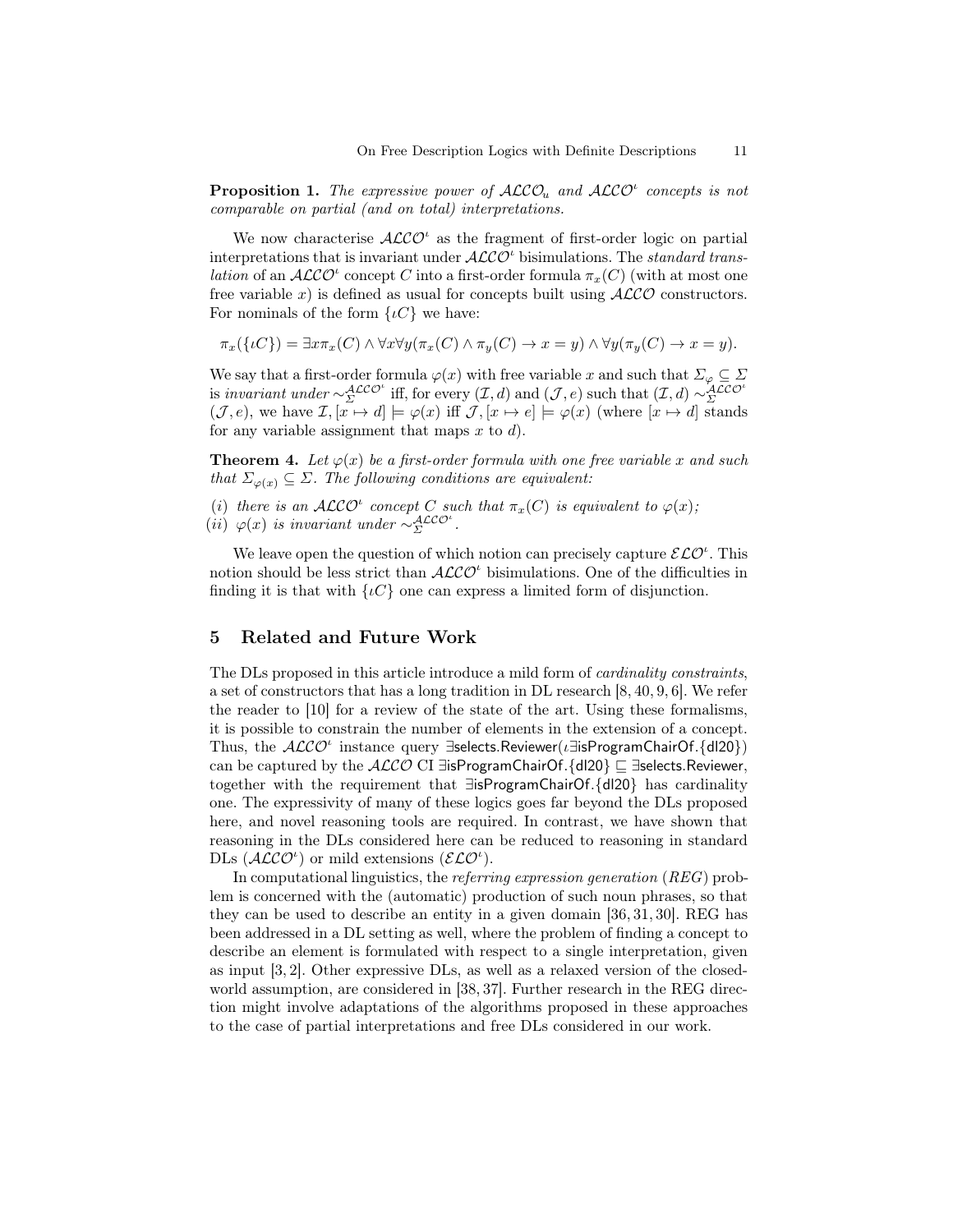Referring expressions are also relevant to other knowledge representation tasks, as in the case of identity resolution problems [12, 41, 42], or in queryanswering over first-order and DL knowledge bases, where an approach allowing for referring expressions as answers to queries (in place of individual names only) has been recently proposed [13, 14]. The DLs considered in these papers are tractable languages tailored to efficient query answering in presence of functionality and path-based identification constraints. In [42], in particular, a knowledge base K consists of a TBox  $\mathcal T$  and a finite set of concepts C, called a CBox, introduced to replace the standard notion of an ABox. An interpretation  $\mathcal I$  is a model of K iff I is a model of T and the extension in I of each concept in C has cardinality one. Moreover, given a conjunctive query  $\varphi$  with free variables  $x_1, \ldots, x_n$ , a finite list  $(C_1, \ldots, C_n)$  of concepts in C is a certain answer to  $\varphi$  in K iff  $\mathcal{K} \models \exists x_1 \ldots \exists x_n (\varphi \wedge C_1(x_1) \wedge \ldots \wedge C_n(x_n))$ . Thus, in order to serve as referring expressions under a given knowledge base, these concepts have to satisfy an existence, a uniqueness, and a correctness (with respect to a query) condition. They are not, however, directly treated as possibly non-denoting terms of the language. We plan to explore further the connections with this approach.

Closely related are also the computation of explicit definitions of concepts and the *Beth definability property (BDP)* in DLs [17–19]. Unfortunately, it is known that the BDP fails for  $ALCO$ , while it is regained if the use of individual names in definitions is not restricted and the language is extended with the @ operator from hybrid logic [20, 18]. Using recent results from [4], we plan to study how the BDP behaves in case of  $\widehat{ALCO}^i$  on partial interpretations, and to apply new techniques to find explicit definitions of concept names and nominals.

Finally, to the best of our knowledge, hybrid logics with non-denoting nominals have not received much attention in the literature, with the exception of [27] in the context of public announcement logics. On the other hand, formalisms involving definite descriptions, variously inspired by free logics in their accounts for non-denoting terms, have been extensively investigated in first-order modal  $logic [28, 24, 15, 26, 22, 25, 29, 34]$ . Here, the possible lack of referents for names and descriptions is usually paired with another feature, that of *non-rigid* denotation, i.e., the ability to refer to different objects at different states (time instants, epistemic alternatives, etc.). We intend to apply our framework for free DLs with definite descriptions to modal and temporal extensions as well, particularly in the context of query answering over temporal DL knowledge bases, where the interaction between denotation failure and non-rigidity can be at stake.

# References

- 1. Areces, C., Blackburn, P., Marx, M.: Hybrid logics: Characterization, interpolation and complexity. J. Symb. Log. 66(3), 977–1010 (2001)
- 2. Areces, C., Figueira, S., Gorín, D.: Using logic in the generation of referring expressions. In: LACL. pp. 17–32 (2011)
- 3. Areces, C., Koller, A., Striegnitz, K.: Referring expressions as formulas of description logic. In: INLG (2008)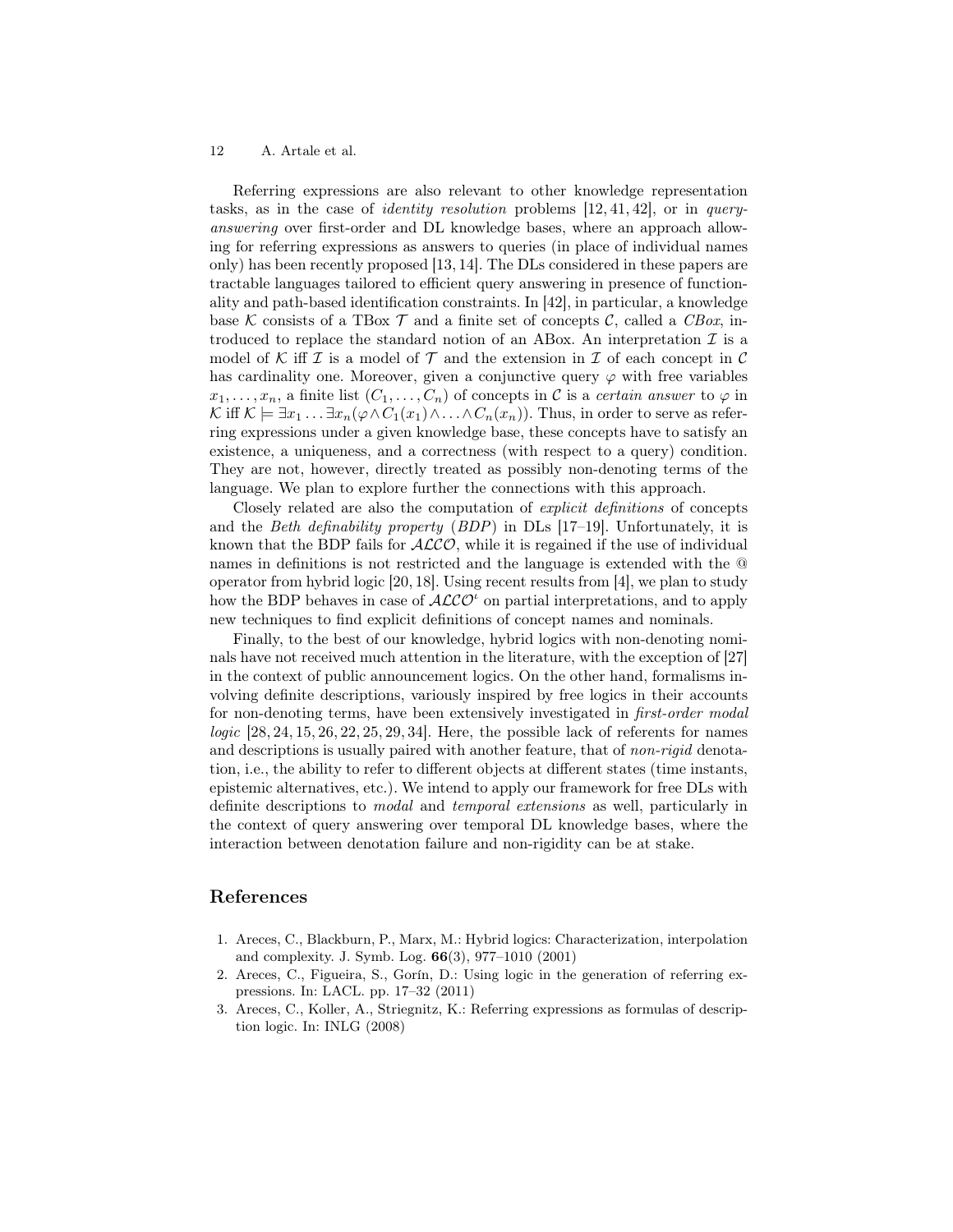- 4. Artale, A., Jung, J.C., Mazzullo, A., Ozaki, A., Wolter, F.: Living Without Beth and Craig: Explicit Definitions and Interpolants in Description Logics with Nominals. CoRR abs/2007.02736 (2020), https://arxiv.org/abs/2007.02736
- 5. Baader, F., Calvanese, D., McGuinness, D.L., Nardi, D., Patel-Schneider, P.F. (eds.): The Description Logic Handbook: Theory, Implementation, and Applications. Cambridge University Press (2003)
- 6. Baader, F., Bortoli, F.D.: On the expressive power of description logics with cardinality constraints on finite and infinite sets. In: FroCoS. pp. 203–219 (2019)
- 7. Baader, F., Brandt, S., Lutz, C.: Pushing the  $\mathcal{EL}$  envelope. In: IJCAI. pp. 364–369 (2005)
- 8. Baader, F., Buchheit, M., Hollunder, B.: Cardinality restrictions on concepts. Artif. Intell. 88(1-2), 195–213 (1996)
- 9. Baader, F., Ecke, A.: Extending the description logic  $\mathcal{ALC}$  with more expressive cardinality constraints on concepts. In: GCAI. pp. 6–19 (2017)
- 10. Bednarczyk, B., Baader, F., Rudolph, S.: Satisfiability and query answering in description logics with global and local cardinality constraints. In: ECAI (2020), to appear
- 11. Bencivenga, E.: Free logics. In: Handbook of Philosophical Logic, pp. 147–196. Springer (2002)
- 12. Borgida, A., Toman, D., Weddell, G.E.: On referring expressions in information systems derived from conceptual modelling. In: ER. pp. 183–197 (2016)
- 13. Borgida, A., Toman, D., Weddell, G.E.: On referring expressions in query answering over first order knowledge bases. In: KR. pp. 319–328 (2016)
- 14. Borgida, A., Toman, D., Weddell, G.E.: Concerning referring expressions in query answers. In: IJCAI. pp. 4791–4795 (2017)
- 15. Braüner, T., Ghilardi, S.: First-order Modal Logic. In: Handbook of Modal Logic, pp. 549–620. Elsevier (2007)
- 16. Cann, R.: Formal Semantics: an Introduction. Cambridge University Press (1993)
- 17. ten Cate, B.: Model theory for Extended Modal Languages. Ph.D. thesis, University of Amsterdam (2005), ILLC Dissertation Series DS-2005-01
- 18. ten Cate, B., Conradie, W., Marx, M., Venema, Y.: Definitorially complete description logics. In: KR. pp. 79–89 (2006)
- 19. ten Cate, B., Franconi, E., Seylan, I.: Beth definability in expressive description logics. J. Artif. Intell. Res. 48, 347–414 (2013)
- 20. ten Cate, B., Marx, M., Viana, J.P.: Hybrid logics with Sahlqvist axioms. Log. J. IGPL 13(3), 293–300 (2005)
- 21. Chang, C.C., Keisler, H.J.: Model Theory. Elsevier (1990)
- 22. Fitting, M., Mendelsohn, R.L.: First-order Modal Logic. Springer Science & Business Media (2012)
- 23. Gabbay, D.M., Kurucz, A., Wolter, F., Zakharyaschev, M.: Many-dimensional Modal Logics: Theory and Applications. North Holland Publishing Company (2003)
- 24. Garson, J.W.: Quantification in modal logic. In: Handbook of philosophical logic, pp. 267–323. Springer (2001)
- 25. Garson, J.W.: Modal logic for Philosophers. Cambridge University Press (2013)
- 26. Goldblatt, R.: Quantifiers, propositions and identity: admissible semantics for quantified modal and substructural logics. No. 38, Cambridge University Press (2011)
- 27. Hansen, J.U.: A hybrid public announcement logic with distributed knowledge. Electr. Notes Theor. Comput. Sci. 273, 33–50 (2011)